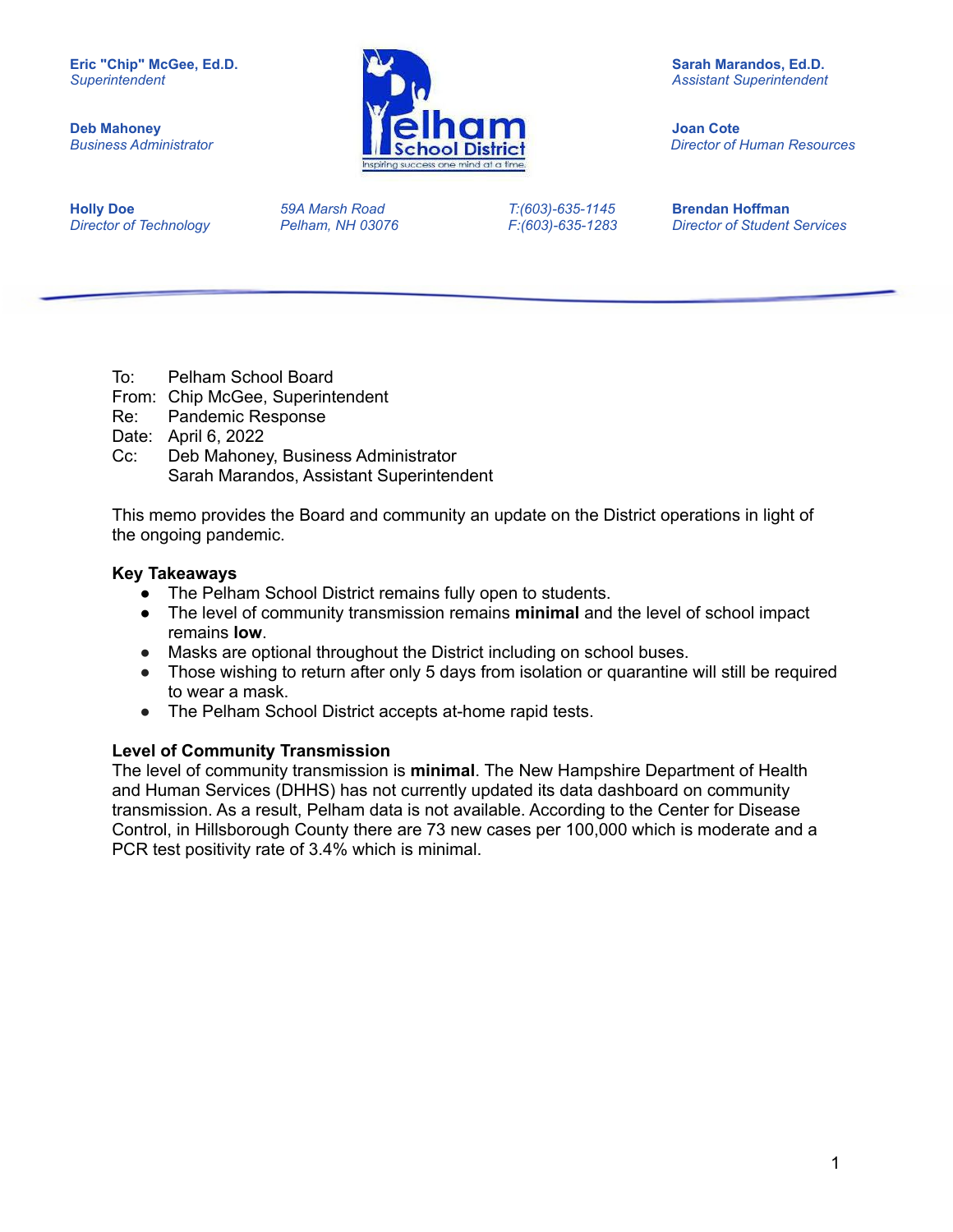|             |                                    | Pelham                                   | <b>Hillsborough County (excluding Nashua)</b> |                                          |  |
|-------------|------------------------------------|------------------------------------------|-----------------------------------------------|------------------------------------------|--|
| <b>Date</b> | PCR test positivity %<br>7-day avg | New infections per<br>100k prior 14 days | PCR test positivity %<br>7-day avg            | New infections per<br>100k prior 14 days |  |
| 8.17        | 8.7%                               | 276                                      | 6.3%                                          | 182                                      |  |
| 9.1         | 8.7%                               | 473                                      | 6.5%                                          | 270                                      |  |
| 9.15        | 3.5%                               | 579                                      | 4.4%                                          | 343                                      |  |
| 9.29        | 5.1%                               | 643                                      | 4.2%                                          | 439                                      |  |
| 10.8        | 4.5%                               | 692                                      | 4.0%                                          | 430                                      |  |
| 10.20       | 2.6%                               | 431                                      | 6.1%                                          | 430                                      |  |
| 11.3        | 3.3%                               | 311                                      | 7.2%                                          | 428                                      |  |
| 11.17       | 7.3%                               | 523                                      | 10.1%                                         | 680                                      |  |
| 12.1        | 12.9%                              | 1,046                                    | 12.7%                                         | 947                                      |  |
| 12.15       | 13.7%                              | 1,109                                    | 11.3%                                         | 1,057                                    |  |
| 1.5         | 26.2%                              | 1,250                                    | 21.5%                                         | 1,000                                    |  |
| 1.19        | 25.3%                              | 4,225                                    | 23.3%                                         | 2,811                                    |  |
| 2.16        | 4.8%                               | 467                                      | 7.1%                                          | 474                                      |  |
| 3.2         | 5.2%                               | 247                                      | 5.4%                                          | 267                                      |  |
| 3.16        | Suppressed                         | Suppressed                               | 2.8%                                          | 91                                       |  |
| 4.2         | Unavailable*                       | Unavailable*                             | $3.4\%$ *                                     | $73*$                                    |  |

# **TABLE: Level of Community Transmission**

### Minimal Moderate Substantial

\*NHDHHS Data was unavailable. Hillsborough County data is from the Center for [Disease](https://covid.cdc.gov/covid-data-tracker/#county-view?list_select_state=New+Hampshire&data-type=CommunityLevels&list_select_county=33011) Control's [COVID-19](https://covid.cdc.gov/covid-data-tracker/#county-view?list_select_state=New+Hampshire&data-type=CommunityLevels&list_select_county=33011) Data Tracker website.

NH DHHS trendlines for this data from the start of the pandemic were not available for this memo. The chart below is from March 16. It provides a visual representation of the level of community transmission. The chart indicates a rapid decrease in community transmission since February 2. This data is for Hillsborough County excluding Nashua. Town-level trendlines are not provided by NH DHHS because of the lower population.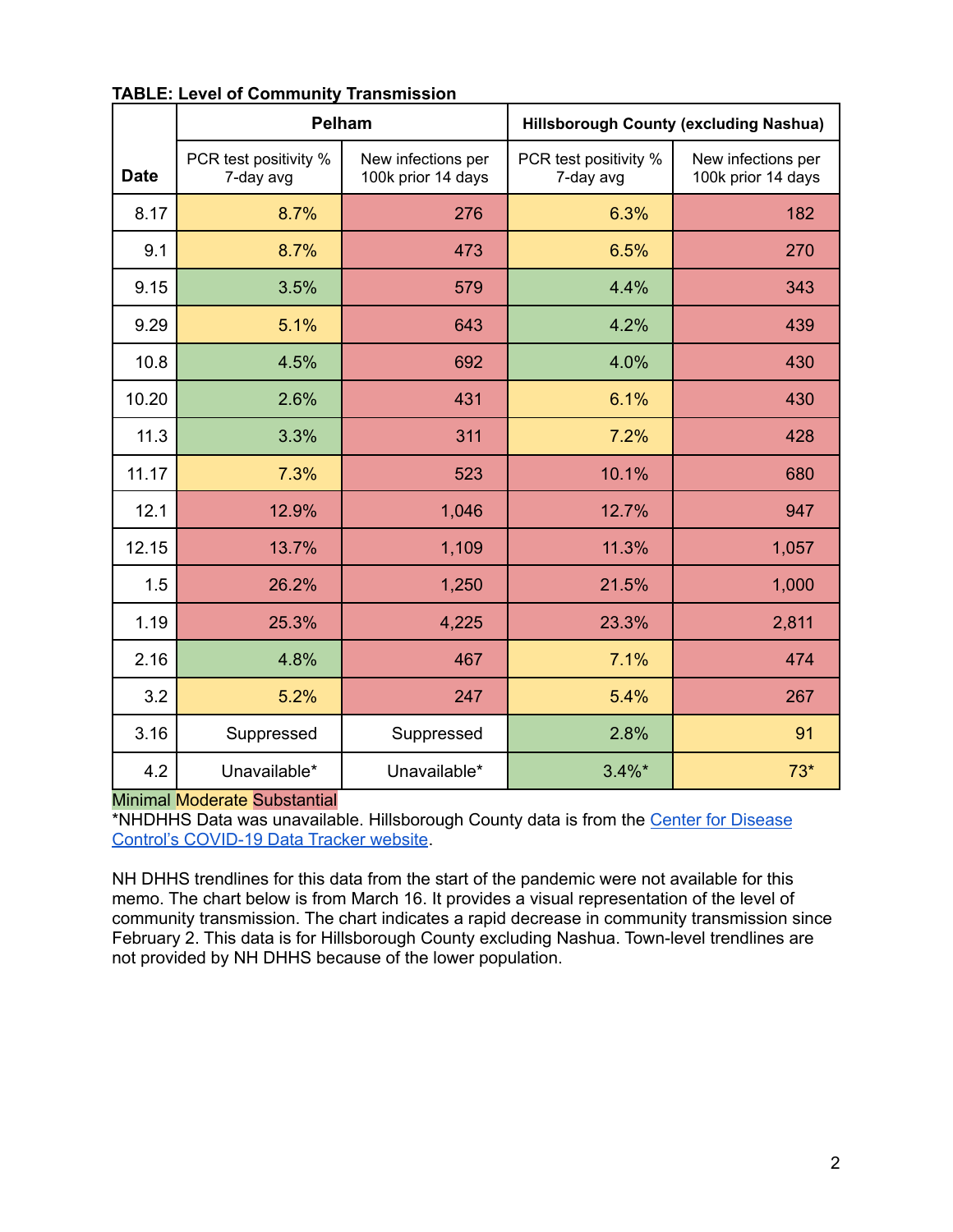

*Notes: This chart does not reconcile precisely to the table above because the chart is updated daily while the table is updated before each School Board meeting.*

## Level of School Impact

The level of impact on the school remains **low**. This change is based on three criteria: transmission within the schools, student absenteeism, and staff capacity.

| <b>Date</b> | <b>Transmission in schools</b> | <b>Student absenteeism</b> | <b>Staff capacity</b> |
|-------------|--------------------------------|----------------------------|-----------------------|
| 8.17        | Low                            | N/A                        | <b>Normal</b>         |
| 9.1         | Low                            | $4.6% - Low$               | Normal                |
| 9.15        | <b>Medium</b>                  | 7.5% - Low                 | Normal                |
| 9.29        | <b>Medium</b>                  | $9.0\%$ - Low              | <b>Normal</b>         |
| 10.8        | <b>Medium</b>                  | $8.5% - Low$               | Normal                |
| 10.20       | <b>Medium</b>                  | $5.4\%$ - Low              | Normal                |
| 11.3        | <b>Medium</b>                  | $5.4% - Low$               | Normal                |
| 11.17       | Varied                         | $9.0\%$ - Low              | <b>Strained</b>       |
| 12.1        | Varied                         | $9.6\%$ - Low              | <b>Strained</b>       |
| 12.15       | Varied                         | 7.8% - Low                 | <b>Strained</b>       |
| 1.5         | <b>Medium</b>                  | 20.0% - Medium             | $9.2\%$ * - Strained  |
| 1.19        | Varied                         | $9.1\%$ - Low              | 11.0%* - Strained     |
| 2.16        | Low                            | 5.0% - Low                 | 6.7%* - Normal        |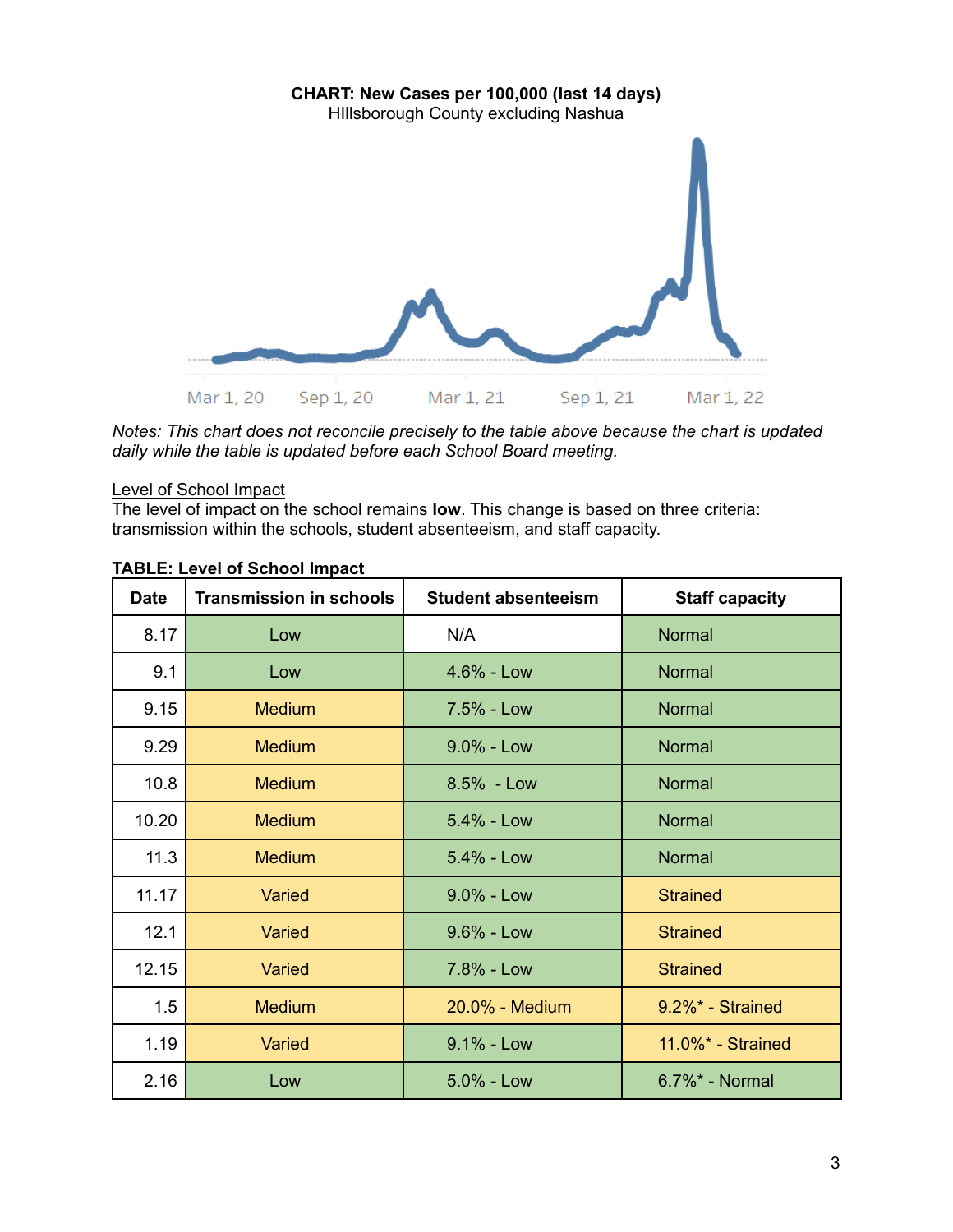| 3.2  | No New Data | No New Data   | No New Data        |
|------|-------------|---------------|--------------------|
| 3.16 | Low         | $5.1\%$ - Low | $4.3\%$ * - Normal |
| 4.6  | Low         | $9.3\%$ - Low | $5.5\%$ * - Normal |

## Low Medium High

\*Percent certified staff absent.

Source: Pelham School District data sources.

Transmission within the schools - There are three students and zero staff who are currently excluded from school as a result of testing positive for COVID-19. This means transmission within the schools remains **low**.

## **All Known Positive Cases of COVID-19 for Students and Staff as of 4.6.22**

|                           | Current*              |              |                             | <b>Total for 2021-22</b><br>(recovered and current) |              |                  |  |
|---------------------------|-----------------------|--------------|-----------------------------|-----------------------------------------------------|--------------|------------------|--|
|                           | <b>Positive Cases</b> |              | <b>Clusters/</b>            | <b>Positive Cases</b>                               |              | <b>Clusters/</b> |  |
| <b>School</b>             | <b>Students</b>       | <b>Staff</b> | <b>Outbreaks   Students</b> |                                                     | <b>Staff</b> | <b>Outbreaks</b> |  |
| Pelham Elementary School* |                       |              | 0/0                         | 257                                                 | 55           | 8/2              |  |
| Pelham Memorial School    |                       |              | 0/0                         | 150                                                 | 25           | 10/2             |  |
| Pelham High School        |                       |              | 0/0                         | 175                                                 | 14           | 5/1              |  |

Student absenteeism - Student absenteeism is at 9.3%, which is considered **low.** The increase from March 16 is attributable to the early release schedule today.

Staff capacity - Staff absenteeism was at 5.5% today. While we still have unfilled positions in food service, maintenance, and instructional assistants, the overall impact of staff capacity remains **low**.

### **Decision Grid**

The level of community transmission is **minimal** and the level of school impact is now **low**. The decision grid recommends Masks Optional.

| <b>Decision Grid</b>             |        | Level of Community Transmission <sup>4</sup> |                                         |                                         |  |
|----------------------------------|--------|----------------------------------------------|-----------------------------------------|-----------------------------------------|--|
|                                  |        | Minimal                                      | Moderate                                | Substantial                             |  |
|                                  | Low    | <b>Masks Optional</b>                        | <b>Masks Optional</b>                   | Emphasis<br>On Pelham Data <sup>6</sup> |  |
| Level of<br><b>School Impact</b> | Medium | <b>Masks Optional</b>                        | Emphasis<br>On Pelham Data <sup>6</sup> | Masks and<br>Distancing                 |  |
|                                  | High   | Emphasis<br>On Pelham Data <sup>6</sup>      | Primarily<br>Remote                     | Primarily<br>Remote                     |  |

Masks and distancing remain optional throughout the District. Staff and students wishing to return from isolation or quarantine after only 5 days will need to wear masks according to [NH](https://www.covid19.nh.gov/sites/g/files/ehbemt481/files/inline-documents/sonh/isolation-and-quarantine-recommendations_0.pdf) DHHS [Guidance](https://www.covid19.nh.gov/sites/g/files/ehbemt481/files/inline-documents/sonh/isolation-and-quarantine-recommendations_0.pdf). Students on the school buses no longer need to wear masks because of a change in federal [regulations](https://www.cdc.gov/coronavirus/2019-ncov/travelers/face-masks-public-transportation.html) on 2.25.22. The Pelham School District now accepts at-home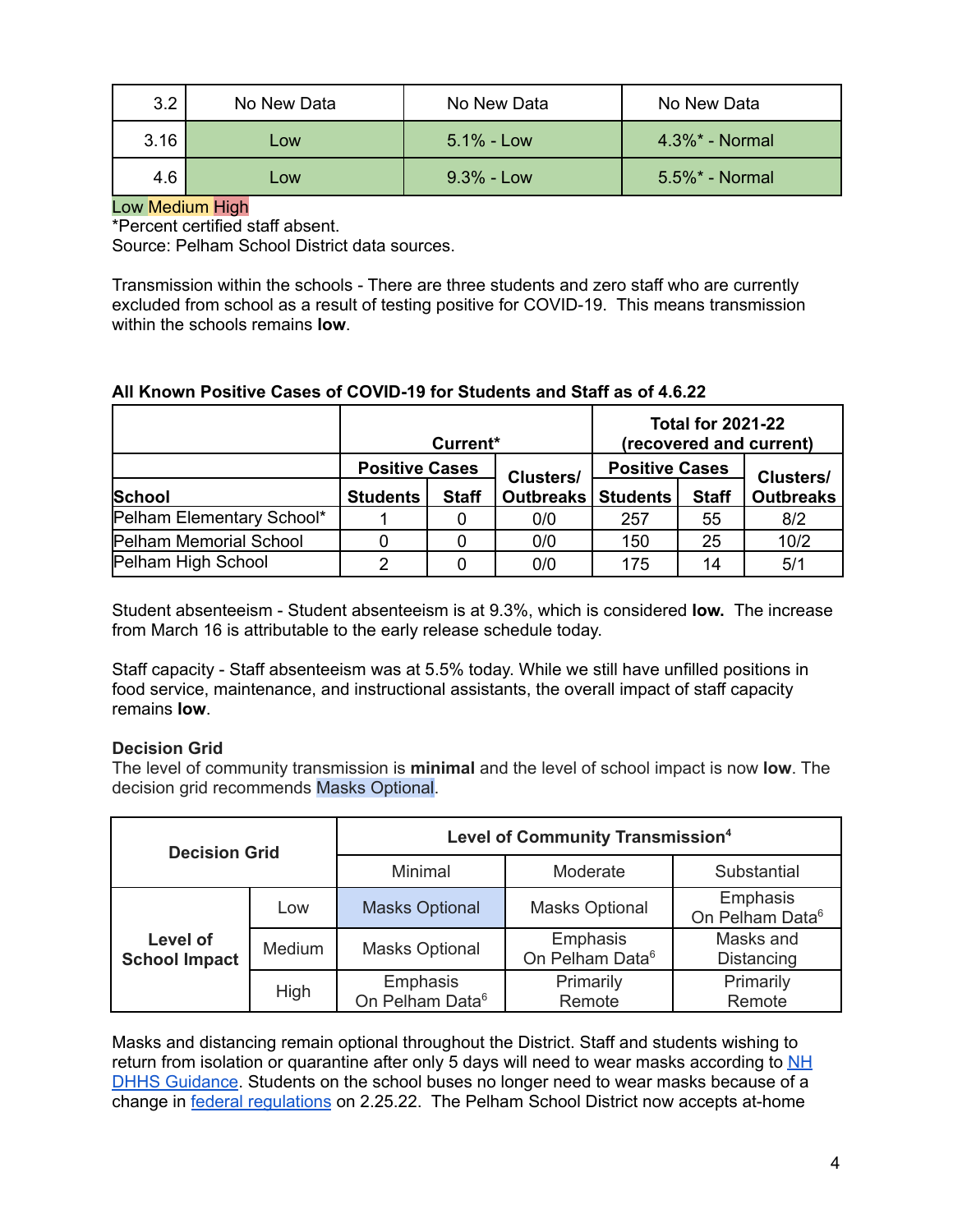rapid tests. All schools are now posting close contacts on the Pelham School District [pandemic](https://www.pelhamsd.org/PandemicResponseResources.aspx) [response](https://www.pelhamsd.org/PandemicResponseResources.aspx) webpage instead of sending out notices through email. We will continue to monitor all variables in case further change is needed.

### **The Big Seven**

We will continue to follow the universal guidance described in our Reopening 2021 Plan. Our mitigation measures are (1) face coverings, (2) distancing, (3) hand sanitation, (4) screening, (5) ventilation, (6) vaccines, and (7) testing. Although face coverings are optional, they remain on the list as potential tools for future challenges. Students and staff are still required to self-screen and the District will continue its efforts related to providing additional ventilation, encouraging vaccines, and providing optional testing.

## **Conclusion**

We are now in a position to manage the pandemic rather than have it drive so much of what we do. It is an opportunity (and a challenge) to get to work on all the other things we have happening in the Pelham School District. I want to thank staff, families, and students for their friendly, kind, and patient approach. If circumstances change further, we will adjust and persevere.